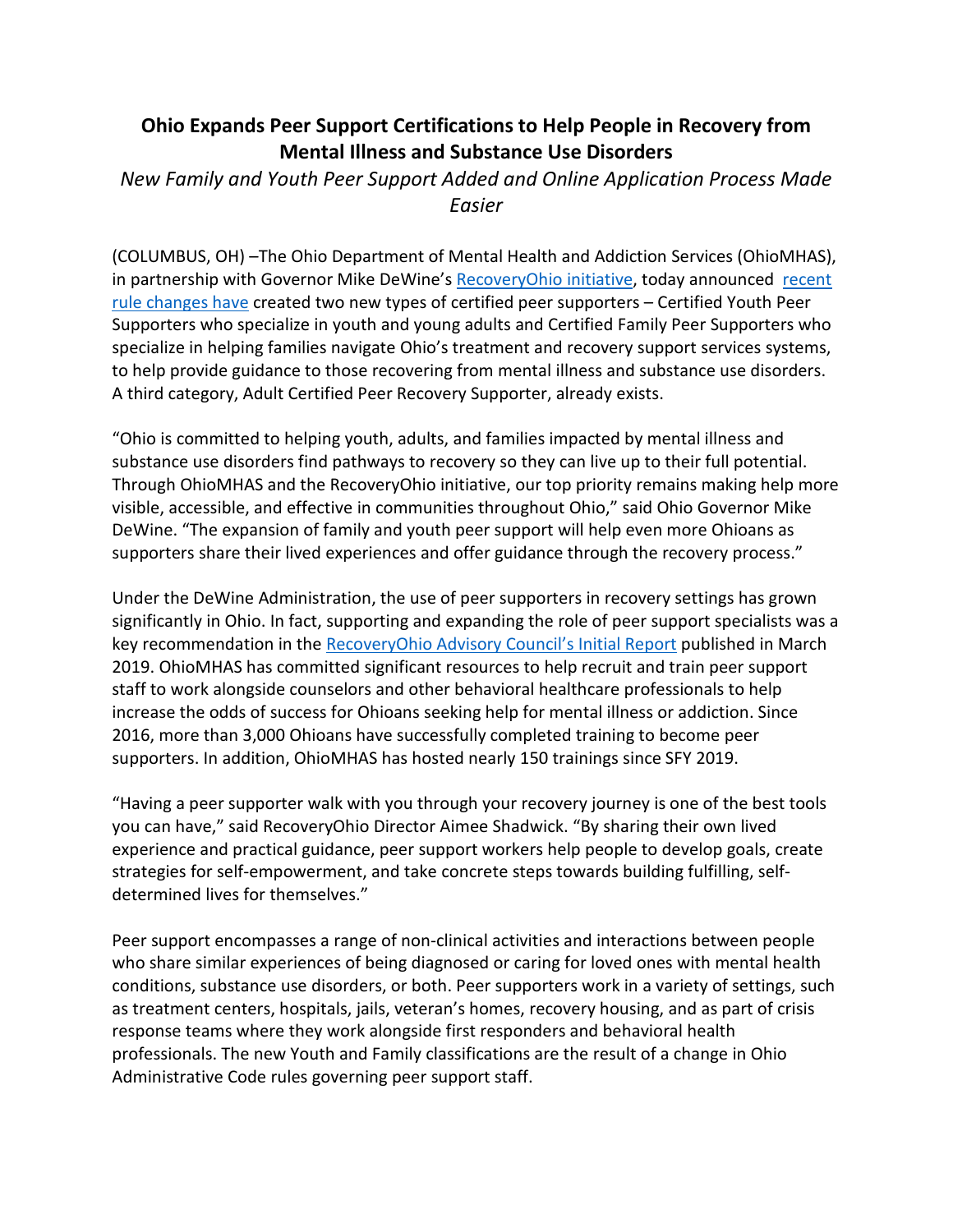"Peer supporters are people who have been successful in their own recovery process and are now helping others successfully navigate the road to recovery," said OhioMHAS Director Lori Criss. "Given their lived experiences, peer supporters are uniquely qualified to help others struggling with mental illness and addiction successfully find their own pathways to wellness and lasting recovery."

Peer support workers engage in a wide range of activities. These may include:

- Advocating for people in recovery
- Sharing resources and building skills
- Building community and relationships
- Leading recovery groups
- Mentoring and setting goals
- Providing services and/or training
- Supervising other peer workers
- Developing resources
- Administering programs or agencies
- Educating the public and policymakers

To be eligible to become a certified peer supporter, a person must be in recovery\* and have at least a high school diploma or GED. Candidates must also satisfactorily complete both an Ohio Bureau of Criminal Investigation and FBI background check.

OhioMHAS also announced that Ohio has streamlined the certification process by moving the application process to a digital e-Licensure platform. Not only will this expedite the process for applicants, but it will also allow state officials to better manage, analyze and track Ohio's peer workforce.

"We're committed to constantly evaluating, improving, and modernizing Ohio's behavioral health workforce, and peer support is an important part of that work as it provides fulfilling professional opportunities and career pathways for those who become certified," added Criss.

In a related development, the Ohio Department of Rehabilitation and Correction is using peer support in behavioral health and recovery services programs through an innovative collaboration with Ohio MHAS. Eligible incarcerated participants receive 56 hours of peer training to provide peer led services and supports to other incarcerated individuals. Although participants are not technically eligible to become certified while in prison, they may apply for certification upon release, according to the guidelines for peer certification in Ohio. In addition to providing a sense of purpose and direction to participants, the goal of the program is to provide pathways to meaningful employment upon release. The program is operational in six correctional facilities with the intention to expand statewide. So far, the program has trained 85 individuals.